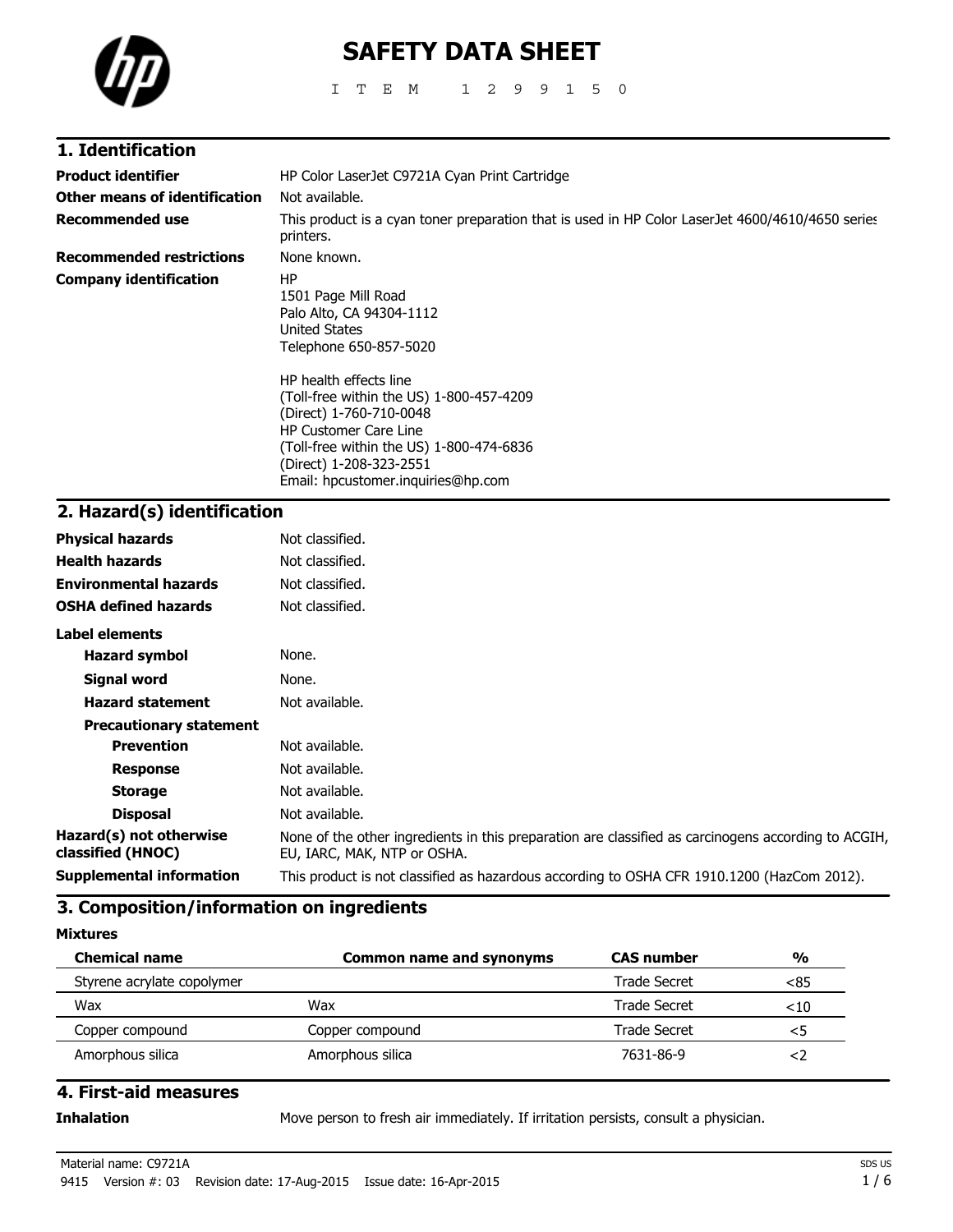| <b>Skin contact</b>                                             | Wash affected areas thoroughly with mild soap and water. Get medical attention if irritation<br>develops or persists.                                                                             |
|-----------------------------------------------------------------|---------------------------------------------------------------------------------------------------------------------------------------------------------------------------------------------------|
| Eye contact                                                     | Do not rub eyes. Immediately flush with large amounts of clean, warm water (low pressure) for at<br>least 15 minutes or until particles are removed. If irritation persists, consult a physician. |
| <b>Ingestion</b>                                                | Rinse mouth out with water. Drink one to two glasses of water. If symptoms occur, consult a<br>physician.                                                                                         |
| <b>Most important</b><br>symptoms/effects, acute and<br>delayed | Not available.                                                                                                                                                                                    |

# **5. Fire-fighting measures**

| Suitable extinguishing media                                        | CO2, water, or dry chemical                                 |
|---------------------------------------------------------------------|-------------------------------------------------------------|
| Unsuitable extinguishing<br>media                                   | None known.                                                 |
| Specific hazards arising from<br>the chemical                       | Not applicable.                                             |
| Special protective equipment<br>and precautions for<br>firefighters | Not available.                                              |
| Fire-fighting<br>equipment/instructions                             | If fire occurs in the printer, treat as an electrical fire. |
| <b>Specific methods</b>                                             | None established.                                           |

### **6. Accidental release measures**

| <b>Personal precautions,</b><br>protective equipment and<br>emergency procedures | Minimize dust generation and accumulation.                                                                |  |
|----------------------------------------------------------------------------------|-----------------------------------------------------------------------------------------------------------|--|
| <b>Methods and materials for</b><br>containment and cleaning up                  | Not available.                                                                                            |  |
| <b>Environmental precautions</b>                                                 | Do not flush into surface water or sanitary sewer system. See also section 13 Disposal<br>considerations. |  |

# **7. Handling and storage**

| <b>Precautions for safe handling</b>                                      | Keep out of the reach of children. Avoid inhalation of dust and contact with skin and eyes. Use with<br>adequate ventilation. Keep away from excessive heat, sparks, and open flames. |
|---------------------------------------------------------------------------|---------------------------------------------------------------------------------------------------------------------------------------------------------------------------------------|
| Conditions for safe storage,<br>including any<br><i>incompatibilities</i> | Keep out of the reach of children. Keep tightly closed and dry. Store at room temperature. Store<br>away from strong oxidizers.                                                       |

# **8. Exposure controls/personal protection**

#### **Occupational exposure limits**

| <b>US. NIOSH: Pocket Guide to Chemical Hazards</b><br><b>Components</b> | <b>Type</b>                                                                                                                                                     | <b>Value</b>                                                                                   |
|-------------------------------------------------------------------------|-----------------------------------------------------------------------------------------------------------------------------------------------------------------|------------------------------------------------------------------------------------------------|
| Amorphous silica (CAS<br>7631-86-9)                                     | <b>TWA</b>                                                                                                                                                      | $6 \text{ mg/m}$                                                                               |
| <b>Biological limit values</b>                                          | No biological exposure limits noted for the ingredient(s).                                                                                                      |                                                                                                |
| <b>Exposure guidelines</b>                                              | USA OSHA (TWA/PEL): 15 mg/m3 (Total Dust), 5 mg/m3 (Respirable Fraction)<br>ACGIH (TWA/TLV): 10 mg/m3 (Inhalable Particulate), 3 mg/m3 (Respirable Particulate) |                                                                                                |
|                                                                         |                                                                                                                                                                 |                                                                                                |
| mq/m3                                                                   |                                                                                                                                                                 | Amorphous silica: USA OSHA (TWA/PEL): 20 mppcf 80 (mg/m3)/%SiO2, ACGIH (TWA/TLV): 10           |
|                                                                         |                                                                                                                                                                 | TRGS 900 (Luftgrenzwert) - 10 mg/m3 (Einatembare partikel), 3 mg/m3 (Alveolengängige fraktion) |
| <b>Appropriate engineering</b><br>controls                              | UK WEL: 10 mg/m3 (Respirable Dust), 5 mg/m3 (Inhalable Dust)<br>Use in a well ventilated area.                                                                  |                                                                                                |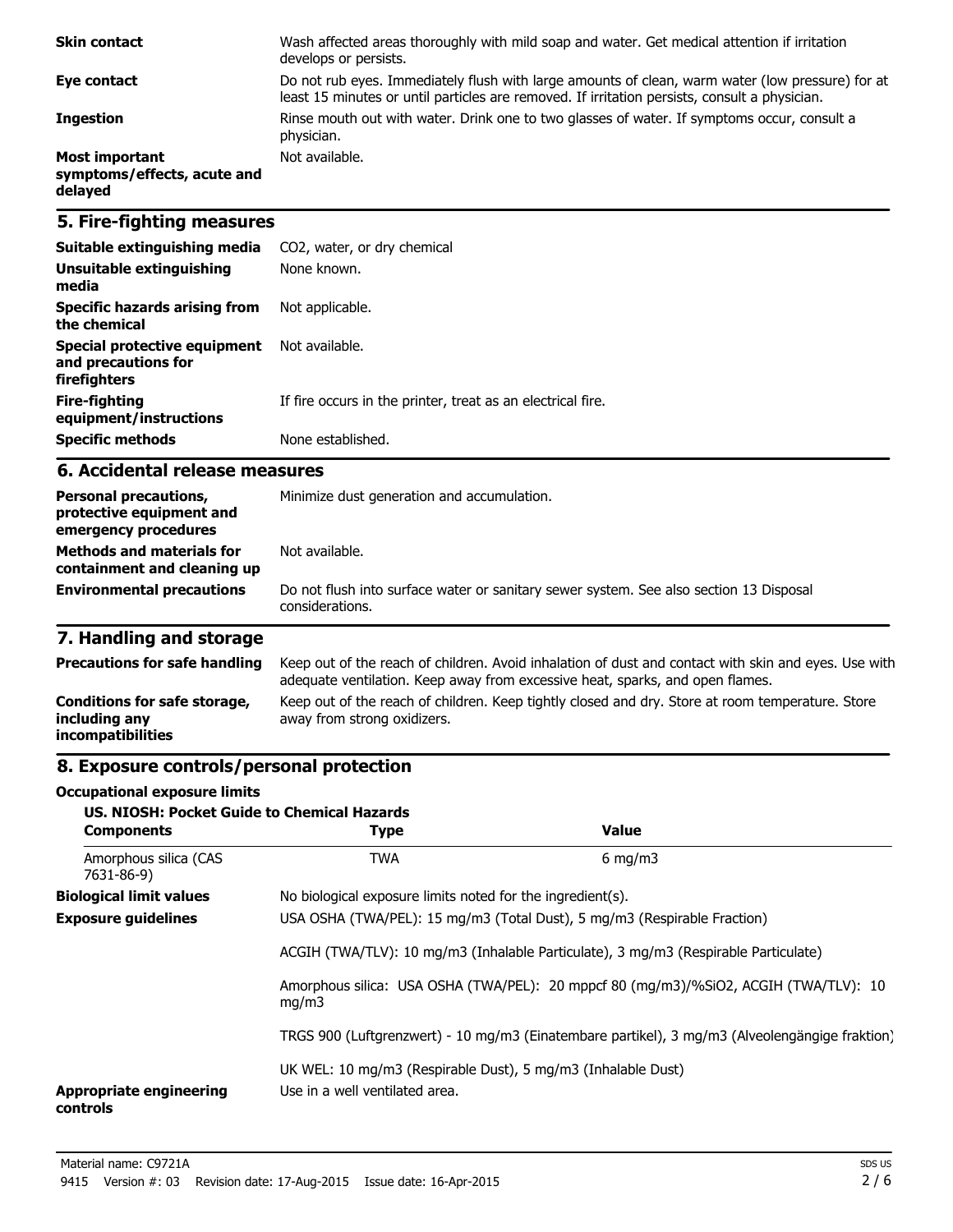#### **Individual protection measures, such as personal protective equipment**

| Eye/face protection           | Not available. |
|-------------------------------|----------------|
| <b>Skin protection</b>        |                |
| <b>Hand protection</b>        | Not available. |
| <b>Other</b>                  | Not available. |
| <b>Respiratory protection</b> | Not available. |
| <b>Thermal hazards</b>        | Not available. |
|                               |                |

# **9. Physical and chemical properties**

| <b>Appearance</b>                                   | Fine powder                                                  |
|-----------------------------------------------------|--------------------------------------------------------------|
| <b>Physical state</b>                               | Solid.                                                       |
| Color                                               | Cyan                                                         |
| Odor                                                | Slight plastic odor                                          |
| <b>Odor threshold</b>                               | Not available.                                               |
| рH                                                  | Not applicable                                               |
| <b>Melting point/freezing point</b>                 | Not available.                                               |
| <b>Initial boiling point and</b><br>boiling range   | Not applicable                                               |
| <b>Flash point</b>                                  | Not applicable                                               |
| <b>Evaporation rate</b>                             | Not applicable                                               |
| <b>Flammability (solid, gas)</b>                    | Not available.                                               |
| <b>Upper/lower flammability or explosive limits</b> |                                                              |
| <b>Flammability limit - lower</b><br>(%)            | Not flammable                                                |
| <b>Flammability limit -</b><br>upper $(% )$         | Not available.                                               |
| <b>Explosive limit - lower</b><br>(%)               | Not available.                                               |
| <b>Explosive limit - upper</b><br>(9/6)             | Not available.                                               |
| Vapor pressure                                      | Not applicable                                               |
| Solubility(ies)                                     |                                                              |
| <b>Solubility (water)</b>                           | Negligible in water. Partiall soluble in toluene and xylene. |
| <b>Partition coefficient</b><br>(n-octanol/water)   | Not available.                                               |
| <b>Auto-ignition temperature</b>                    | Not applicable                                               |
| <b>Decomposition temperature</b>                    | > 392 °F (> 200 °C)                                          |
| <b>Viscosity</b>                                    | Not applicable                                               |
| <b>Other information</b>                            |                                                              |
| <b>Percent volatile</b>                             | 0 % estimated                                                |
| <b>Softening point</b>                              | 212 - 302 °F (100 - 150 °C)                                  |
| <b>Specific gravity</b>                             | $1 - 1.2$                                                    |

# **10. Stability and reactivity**

| <b>Reactivity</b>                            | Not available.                          |
|----------------------------------------------|-----------------------------------------|
| <b>Chemical stability</b>                    | Stable under normal storage conditions. |
| <b>Possibility of hazardous</b><br>reactions | Will not occur.                         |
| <b>Conditions to avoid</b>                   | Imaging Drum: Exposure to light         |
| Incompatible materials                       | Strong oxidizers                        |
| <b>Hazardous decomposition</b><br>products   | Carbon monoxide and carbon dioxide.     |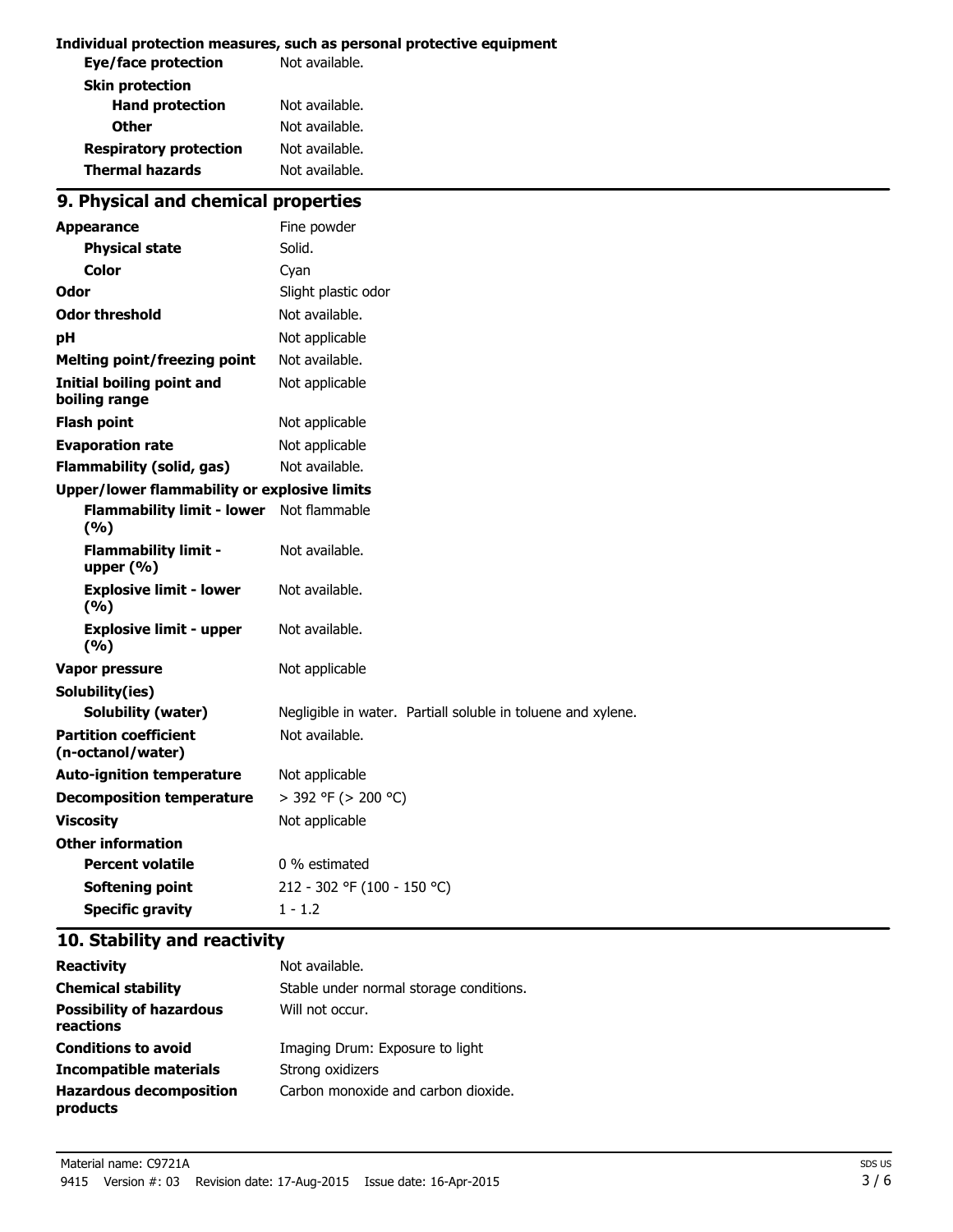# **11. Toxicological information**

| Symptoms related to the<br>physical, chemical and<br>toxicological characteristics | Not available.                                                                                                                                                  |                     |
|------------------------------------------------------------------------------------|-----------------------------------------------------------------------------------------------------------------------------------------------------------------|---------------------|
| <b>Information on toxicological effects</b>                                        |                                                                                                                                                                 |                     |
| <b>Acute toxicity</b>                                                              | Based on available data, the classification criteria are not met.                                                                                               |                     |
| <b>Skin corrosion/irritation</b>                                                   | Based on available data, the classification criteria are not met.                                                                                               |                     |
| Serious eye damage/eye<br>irritation                                               | Based on available data, the classification criteria are not met.                                                                                               |                     |
| <b>Respiratory or skin sensitization</b>                                           |                                                                                                                                                                 |                     |
| <b>Respiratory sensitization</b>                                                   | Based on available data, the classification criteria are not met.                                                                                               |                     |
| <b>Skin sensitization</b>                                                          | Based on available data, the classification criteria are not met.                                                                                               |                     |
| <b>Germ cell mutagenicity</b>                                                      | Negative, does not indicate mutagenic potential (Ames Test: Salmonella typhimurium)<br>Based on available data, the classification criteria are not met.        |                     |
| Carcinogenicity                                                                    | Based on available data, the classification criteria are not met.                                                                                               |                     |
| <b>Reproductive toxicity</b>                                                       | Based on available data, the classification criteria are not met.                                                                                               |                     |
| <b>Specific target organ toxicity</b><br>- single exposure                         | Based on available data, the classification criteria are not met.                                                                                               |                     |
| Specific target organ toxicity<br>- repeated exposure                              | Based on available data, the classification criteria are not met.                                                                                               |                     |
| <b>Aspiration hazard</b>                                                           | Based on available data, the classification criteria are not met.                                                                                               |                     |
| <b>Further information</b>                                                         | Complete toxicity data are not available for this specific formulation<br>Refer to Section 2 for potential health effects and Section 4 for first aid measures. |                     |
| <b>Components</b>                                                                  | <b>Species</b>                                                                                                                                                  | <b>Test Results</b> |
| Amorphous silica (CAS 7631-86-9)                                                   |                                                                                                                                                                 |                     |
| <b>Acute</b>                                                                       |                                                                                                                                                                 |                     |
| <b>Oral</b>                                                                        |                                                                                                                                                                 |                     |
| LD50                                                                               | Mouse                                                                                                                                                           | $>15000$ mg/kg      |
|                                                                                    | Rat                                                                                                                                                             | > 22500 mg/kg       |

## **12. Ecological information**

| <b>Ecotoxicity</b>                                                                                             |                                                                                                                                                                                                                                                                                  |                |                         |
|----------------------------------------------------------------------------------------------------------------|----------------------------------------------------------------------------------------------------------------------------------------------------------------------------------------------------------------------------------------------------------------------------------|----------------|-------------------------|
| <b>Product</b>                                                                                                 |                                                                                                                                                                                                                                                                                  | <b>Species</b> | <b>Test Results</b>     |
| C9721A                                                                                                         |                                                                                                                                                                                                                                                                                  |                |                         |
| Aquatic                                                                                                        |                                                                                                                                                                                                                                                                                  |                |                         |
| Fish                                                                                                           | LL50                                                                                                                                                                                                                                                                             | Rainbow Trout  | $> 1000$ mg/l, 96 Hours |
| Persistence and degradability<br><b>Bioaccumulative potential</b><br>Mobility in soil<br>Other adverse effects | Not available.<br>Not available.<br>Not available.<br>Not available.                                                                                                                                                                                                             |                |                         |
| 13. Disposal considerations                                                                                    |                                                                                                                                                                                                                                                                                  |                |                         |
| <b>Disposal instructions</b>                                                                                   | Do not shred toner cartridge, unless dust-explosion prevention measures are taken. Finely<br>dispersed particles may form explosive mixtures in air. Dispose of in compliance with federal, state,<br>and local regulations.                                                     |                |                         |
|                                                                                                                | HP's Planet Partners (trademark) supplies recycling program enables simple, convenient recycling of<br>HP original inkjet and LaserJet supplies. For more information and to determine if this service is<br>available in your location, please visit http://www.hp.com/recycle. |                |                         |

# **14. Transport information**

**Further information** Not a dangerous good under DOT, IATA, ADR, IMDG, or RID.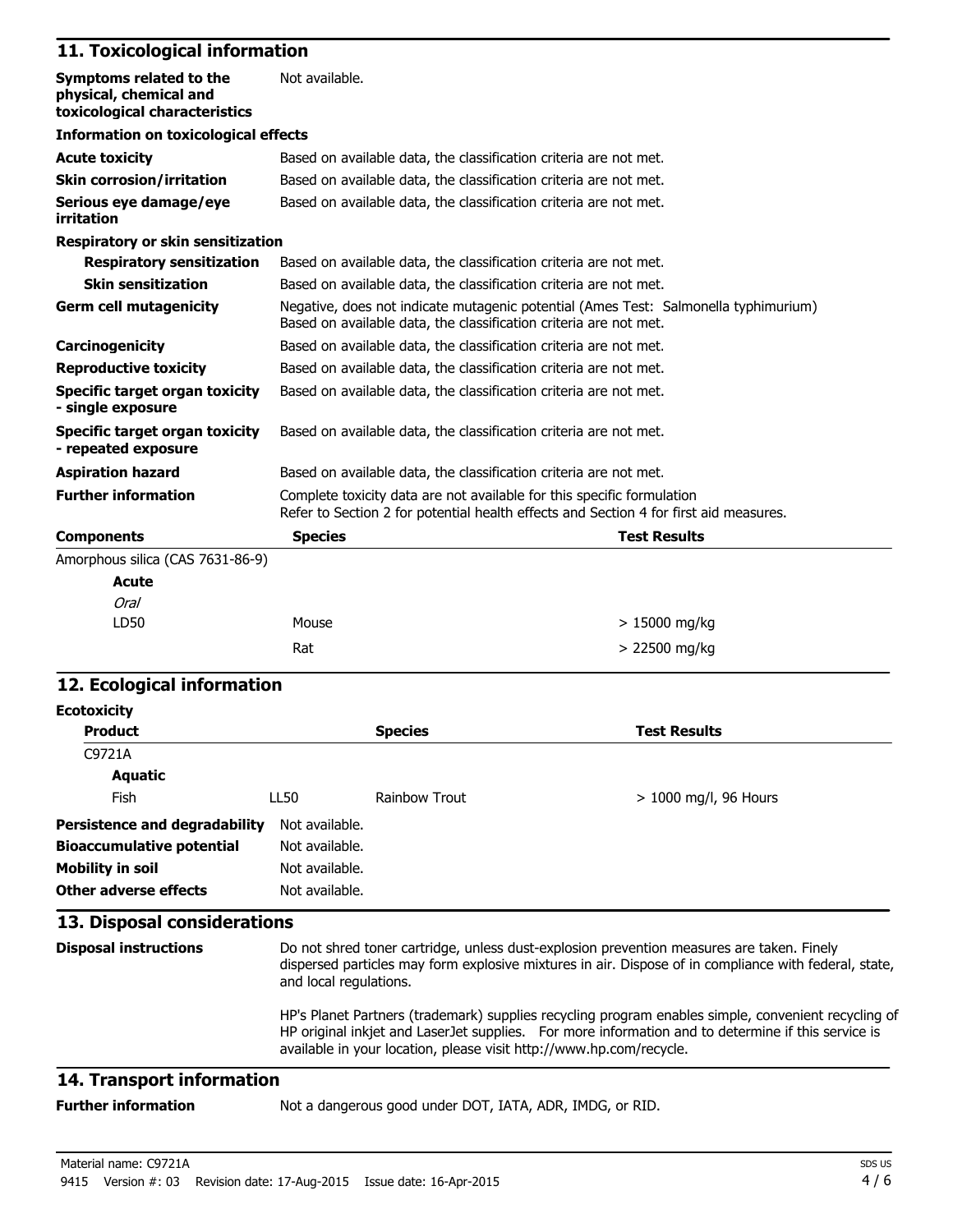## **15. Regulatory information**

| <b>US federal regulations</b>                         | US EPA TSCA Inventory: All chemical substances in this product comply with all rules or orders<br>under TSCA.                                                                                                                                                                                                                            |
|-------------------------------------------------------|------------------------------------------------------------------------------------------------------------------------------------------------------------------------------------------------------------------------------------------------------------------------------------------------------------------------------------------|
|                                                       | TSCA Section 12(b) Export Notification (40 CFR 707, Subpt. D)                                                                                                                                                                                                                                                                            |
| Not regulated.                                        |                                                                                                                                                                                                                                                                                                                                          |
| <b>CERCLA Hazardous Substance List (40 CFR 302.4)</b> |                                                                                                                                                                                                                                                                                                                                          |
| Not listed.                                           |                                                                                                                                                                                                                                                                                                                                          |
| <b>SARA 304 Emergency release notification</b>        |                                                                                                                                                                                                                                                                                                                                          |
| Not regulated.                                        |                                                                                                                                                                                                                                                                                                                                          |
|                                                       | OSHA Specifically Regulated Substances (29 CFR 1910.1001-1050)                                                                                                                                                                                                                                                                           |
| Not listed.                                           |                                                                                                                                                                                                                                                                                                                                          |
|                                                       | <b>Superfund Amendments and Reauthorization Act of 1986 (SARA)</b>                                                                                                                                                                                                                                                                       |
| <b>Hazard categories</b>                              | Immediate Hazard - No<br>Delayed Hazard - No                                                                                                                                                                                                                                                                                             |
|                                                       | Fire Hazard - No                                                                                                                                                                                                                                                                                                                         |
|                                                       | Pressure Hazard - No                                                                                                                                                                                                                                                                                                                     |
|                                                       | Reactivity Hazard - No                                                                                                                                                                                                                                                                                                                   |
| <b>SARA 302 Extremely hazardous substance</b>         |                                                                                                                                                                                                                                                                                                                                          |
| Not listed.                                           |                                                                                                                                                                                                                                                                                                                                          |
| <b>SARA 311/312</b>                                   | No                                                                                                                                                                                                                                                                                                                                       |
| <b>Hazardous chemical</b>                             |                                                                                                                                                                                                                                                                                                                                          |
| <b>Other federal regulations</b>                      |                                                                                                                                                                                                                                                                                                                                          |
| <b>Safe Drinking Water Act</b><br>(SDWA)              | Not regulated.                                                                                                                                                                                                                                                                                                                           |
| <b>US state regulations</b>                           |                                                                                                                                                                                                                                                                                                                                          |
| <b>US. Massachusetts RTK - Substance List</b>         |                                                                                                                                                                                                                                                                                                                                          |
| Not regulated.                                        |                                                                                                                                                                                                                                                                                                                                          |
|                                                       | US. New Jersey Worker and Community Right-to-Know Act                                                                                                                                                                                                                                                                                    |
| Not listed.                                           |                                                                                                                                                                                                                                                                                                                                          |
|                                                       | US. Pennsylvania Worker and Community Right-to-Know Law                                                                                                                                                                                                                                                                                  |
| Not listed.                                           |                                                                                                                                                                                                                                                                                                                                          |
| <b>US. Rhode Island RTK</b>                           |                                                                                                                                                                                                                                                                                                                                          |
| Not regulated.                                        |                                                                                                                                                                                                                                                                                                                                          |
| <b>US. California Proposition 65</b>                  |                                                                                                                                                                                                                                                                                                                                          |
| Not Listed.                                           |                                                                                                                                                                                                                                                                                                                                          |
|                                                       | Regulatory information All chemical substances in this HP product have been notified or are exempt from notification under<br>chemical substances notification laws in the following countries: US (TSCA), EU (EINECS/ELINCS),<br>Switzerland, Canada (DSL/NDSL), Australia, Japan, Philippines, South Korea, New Zealand, and<br>China. |
|                                                       | 16. Other information, including date of preparation or last revision                                                                                                                                                                                                                                                                    |
| <b>Issue date</b>                                     | 16-Apr-2015                                                                                                                                                                                                                                                                                                                              |
| <b>Revision date</b>                                  | 17-Aug-2015                                                                                                                                                                                                                                                                                                                              |
|                                                       |                                                                                                                                                                                                                                                                                                                                          |

| <b>Version #</b>                | 03                                                                                                                                                                                                                                                                                                                                                                                                                                                                                                                   |
|---------------------------------|----------------------------------------------------------------------------------------------------------------------------------------------------------------------------------------------------------------------------------------------------------------------------------------------------------------------------------------------------------------------------------------------------------------------------------------------------------------------------------------------------------------------|
| <b>Disclaimer</b>               | This Safety Data Sheet document is provided without charge to customers of HP. Data is the most<br>current known to HP at the time of preparation of this document and is believed to be accurate. It<br>should not be construed as quaranteeing specific properties of the products as described or<br>suitability for a particular application. This document was prepared to the requirements of the<br>jurisdiction specified in Section 1 above and may not meet regulatory requirements in other<br>countries. |
| <b>Revision Information</b>     | Other information, including date of preparation or last revision: Disclaimer                                                                                                                                                                                                                                                                                                                                                                                                                                        |
| <b>Manufacturer information</b> | HP<br>11311 Chinden Boulevard<br>Boise, ID 83714 USA<br>(Direct) 1-503-494-7199<br>(Toll-free within the US) 1-800-457-4209                                                                                                                                                                                                                                                                                                                                                                                          |